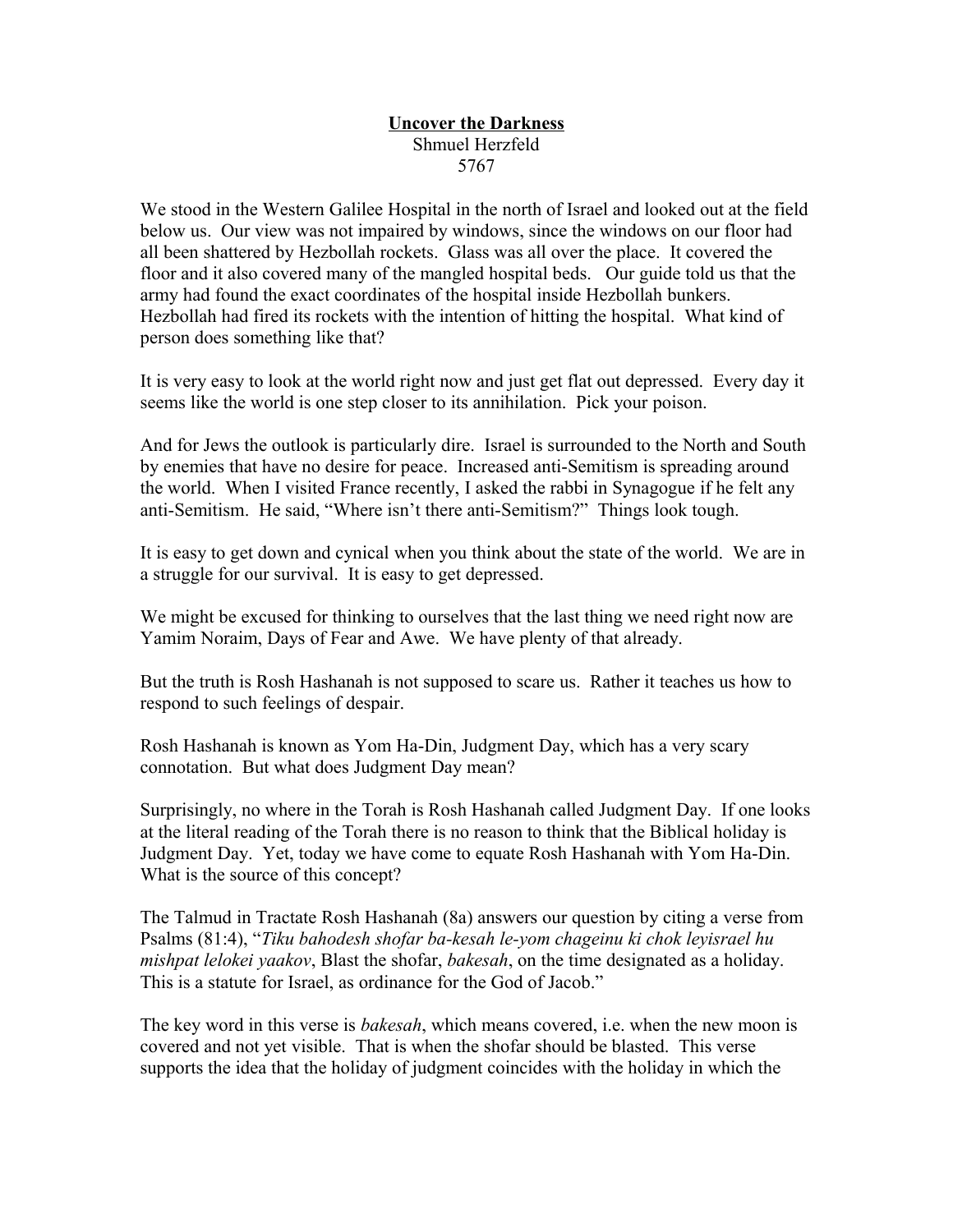moon is covered. Explains the Talmud, that holiday must be Rosh Hashanah since that is the only holiday on which the moon is covered

Other biblical holidays like Pesach and Sukot fall on the fifteenth of the month when the moon shines most brightly. They are holidays of great joy. The only holiday that comes on the first of the month—when there is no moon visible at all—is Rosh Hashanah.

Judgment day equals the moment when the moon is not visible. Why?

In the Jewish tradition, the fullness of the moon represents success. Everything is bright. The world is full of light and everything seems possible. It is a time of hope. It is a time of joy. That is why we celebrate Pesach and Sukkot on the fifteenth of the month, when the brightness of the moon is at its peak.

But on Rosh Hashanah, we don't have the luxury of seeing the brightness; we only see darkness. The moon is covered.

What we mean by Judgment Day is that we feel less confident. Our future is cloudy or covered. We are not sure what will be. We don't understand. We are lost. Unsure of what God's ruling will be we tremble before God.

The rabbis explain that this is why we don't say Hallel on Rosh Hashanah. As the Midrash teachs: *Sifrei hayyim ve-sifrei metim petuchim lifanei ve-atem omrim shirah*, the book of life and death are open before me and you want to chant happy songs?

Judgment day understood like this a scary concept. It matches what many of us feel about the world right now. Many of us are concerned about the future. Many of us desire the brightness of the moon, but only feel its absence.

But Rosh Hashanah is not just meant to judge us and scare us. Anyone can scare. That's easy. It's also meant to inspire us; to give us hope to get through the darkness. Most of all it is meant to **empower us**.

There is another reason why Rosh Hashanah comes with the absence of the moon. One reason is because we are not sure what God's ruling will be. But the other reason is to remind us that WE CAN affect the ruling.

R. Moshe Amiel – chief rabbi of Tel Aviv in the 1940's – explains that the word *kesah* means that our fate is EVEN covered from God. Even God does not know what the final ruling will be.

He cites a peculiar midrash which states the following: *"The ministering angels come before God and ask: When is Rosh Hashanah and when is Yom Kippur? God answers: Don't ask me. Together lets go to the lower court of humans and find out*. As it states: "*Tiku bachodesh shofar ba-kesah le-yom chageinu*."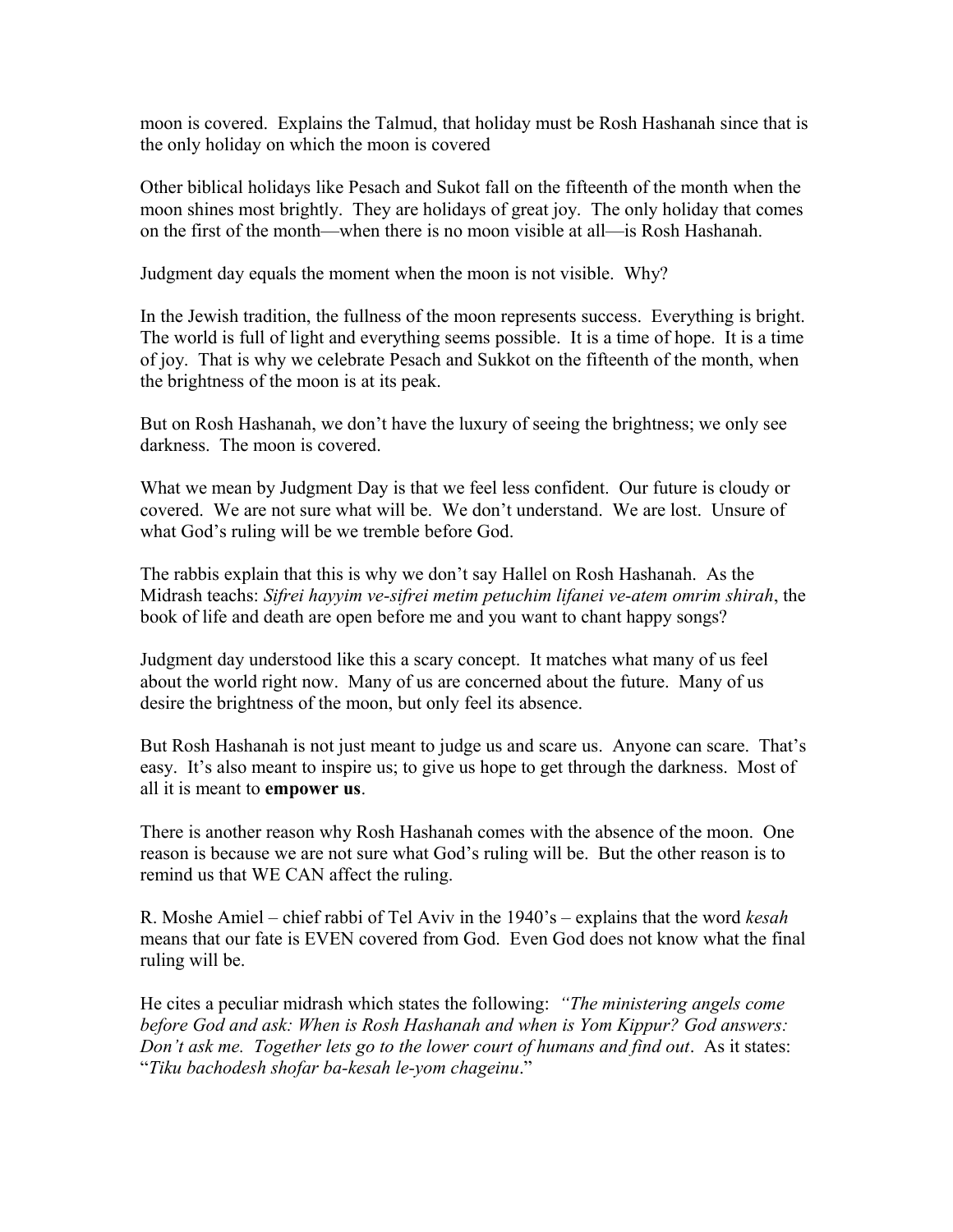In this context the word *kesah*, means that God is telling us our fate is covered even from Him. As the rabbis say, "Everything is in the hands of heaven except for fear of heaven." When we are faced with difficult situations, even God does not know how we will respond.

God is telling us that it is covered from Him too. We can determine the future.

Look at the verse again. It doesn't just tell us that the moon is covered. It commands us to do something about it. Precisely when the moon is covered, we are told: "Go blast the shofar. *Tiku bachodesh shofar,* go out and blast the shofar in the midst of the darkness."

We must remind ourselves constantly to stay true to God; not to give up or lose ourselves before our enemies; not to let them dictate who we are; not to become what they want us to become, but what God wants us to be.

This lesson is taught to us by the blasts of the shofar.

The shofar has many meanings and a lot of symbolism. But one meaning it has is a rallying cry. In the book of Judges, when Gidon was leading his army into battle, we are told that his army went out in the pitch darkness of night, blasted the shofar while holding fiery torches and shouted, "For God and for Gidon."

In the midst of our darkness comes the shofar and gives us strength. It is too easy for us to be cynical or downcast. When we are feeling that way, the shofar rallies us. It encourages us. It reassures us that we can overcome those who want to take away our freedom. It reassures us that our path—a path of openness, loving kindness to all of God's children, a path that despises hatred—is the path of God. Amidst the darkness the fiery torch of the shofar gives us the inspiration to continue.

The message of the shofar is that although we are in darkness, our darkness will not last forever. As long as we do not despair, we will find our path.

This is the message of the Haftorah that we read on the second day of Rosh Hashanah.

When I visited the family of Ehud Goldwasser in Nahariya, I saw a poster with the picture of the three kidnapped soldiers—Ehud, Eldad Regev, and Gilad Schalit. On the poster was a verse from Jeremiah which stated, "*Ve-Shavu banim ligvulum*, and your children will return to their borders."

That verse comes from the Haftorah of the second day of Rosh Hashanah. This is the context.

The prophet Jeremiah is telling the story of the exile of the people. They are just a remnant. They have been exiled. God is distant. Everyone has given up. Everyone, that is, except for one person: Rachel. Suddenly, when there seems to be no hope: "*Kol*